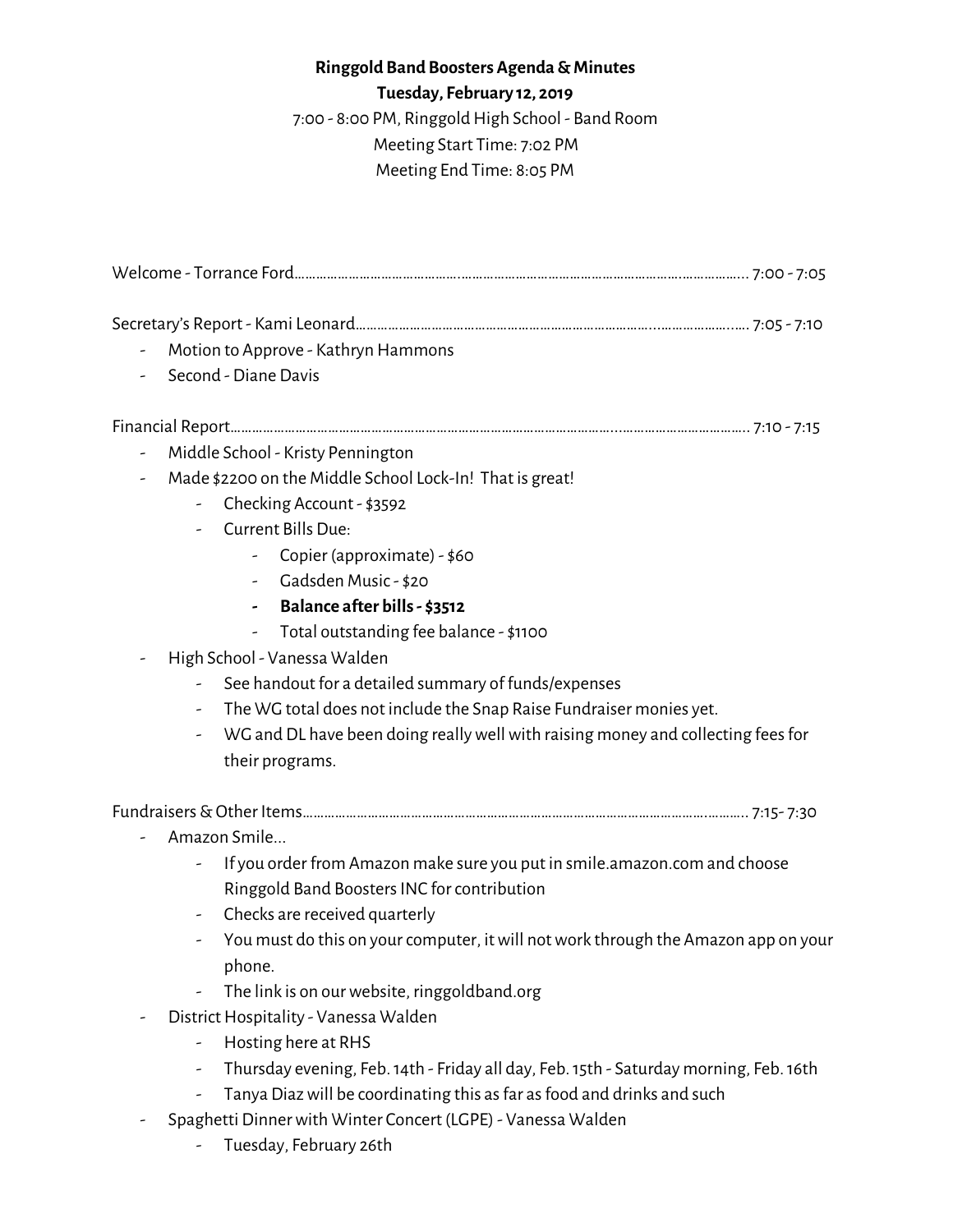- Will send out a Signup Genius for this
- Fazolis is going to donate the noodles for the dinner
- Will be asking parents to sign up to bring different sauces, desserts, drinks, etc.
- Dinner at 5:00 PM, Students report at 6:00 PM, Concert at 7:00 PM
- Dinner and concert is \$6, Concert only is \$2
- Puttin' on the Ritz Diane Davis
	- Saturday, May 11th at RHS
	- Wewill be having it in the gym
	- The Band will be up on the stage and we will have tables and a dance floor on the gym floor
	- Wewill do individual tickets and corporate table tickets
	- If youwould like to helpwith set up/tear down silent auction, please see Diane, Lora Haggard, or Laura Yarbrough
	- Flyerswill be sent home soon for grade/section auction baskets
- Football Program
	- We need to start working on this in late May, early June.
	- If there is anyone who wants to help with the program this year, please see Vanessa
	- Start thinking aboutwhat businessto sell adsto.
- By-Law Review Scott Farley
	- The Band Booster by-laws are currently being reviewed. They have not been rewritten since 2006. There are several changes that need to be made, including rearranging the various Committees, officer duties, communication, etc. The officers have a copy of the by-laws and are currently reading through and making suggestions. We are working on getting a clean copy out to all Booster members so that they can supply suggestions as well. The things we are focusing on is streamlining the committees and trying to balance the idea of parents working and earning credit towards their child's band account and the fact that we need cash to run the band program efficiently.
	- Please email Scott Farley if you have any suggestions or changes for the by-laws. This will help us see everyone's perspective.
	- We are hoping to have a revised copy ready by the first July meeting for everyone to look through and then hopefully complete all changes and have a copy to be voted on at the second July Booster Meeting.
	- Piano \$1200 left until it is paid off!

Band Director's Update………………………………………………………………………………………………….…………….. 7:30 - 7:55

- Middle School band update (Mr. Garland)
	- Thanks to all the parents who helped out with the Lock-In.
	- Wewill try and keep it the same next year 6:00 PM-midnight.
	- Itwas a huge success!
	- All-State band students were recognized at the City Council meeting last night. These students will be representing our community and band program at the All-State concert in March.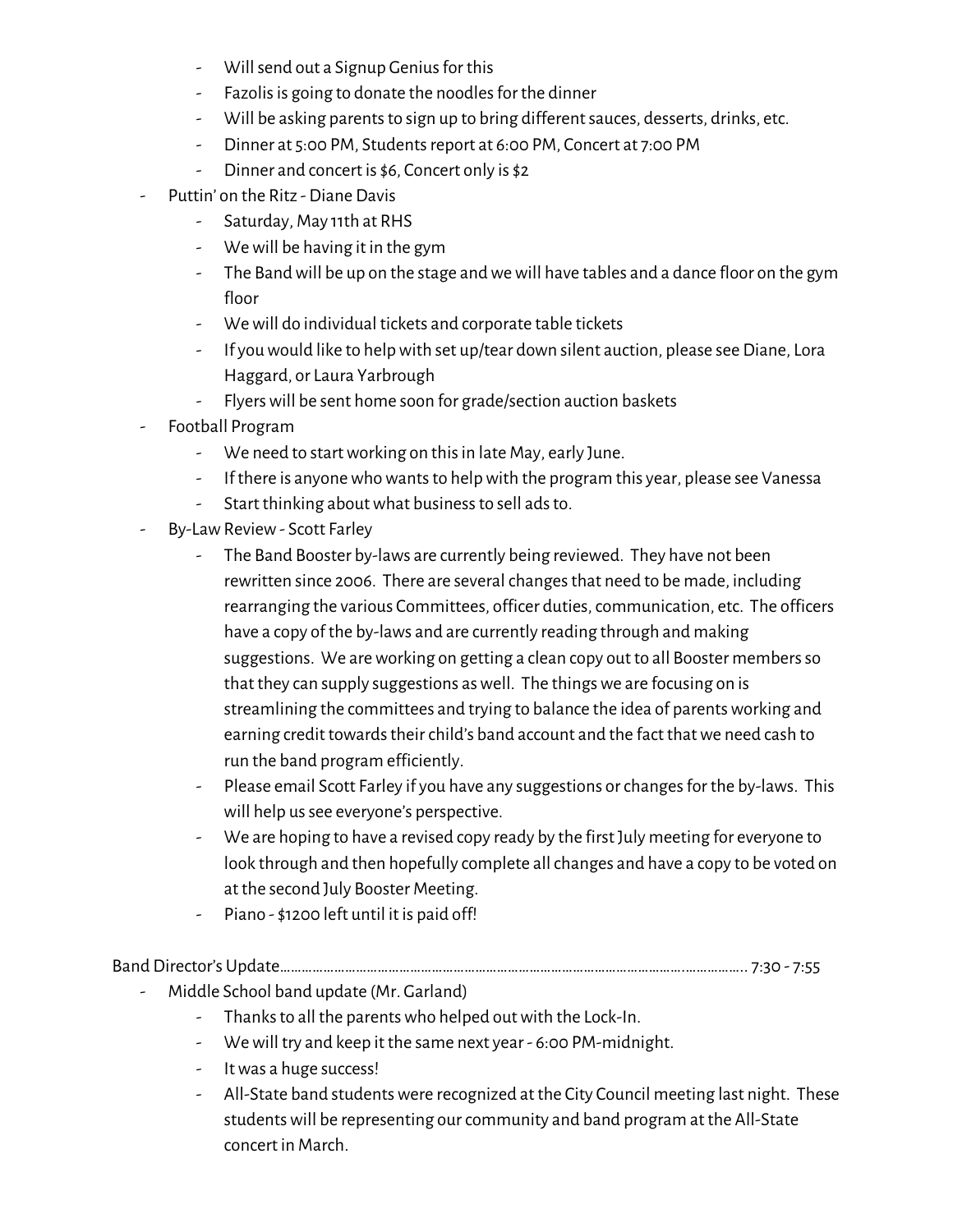- District Honor Band is this weekend. Rehearsals begin Thursday evening at RHS.
- Friday rehearsal begins at 8:30 AM. Will end around 11:30 and thenwewill feed the kids pizza here at the school. Wewill also feed them dinner (Chick-fil-A) on Friday evening.
- Mr. Garlandwill be at the school all day Friday and Saturday if anyone needs him or has any questions
- MS Concert will be on Saturday at the Robin L. Christian Theater at 2:00 PM.
- Pre-festival Concert is February 26th. Beginner Bandwill play first and then the 7th/8th-grade band will perform.
- If you have any questions please email Mr. Garland.
- High School band update (Mr. Wright)
	- As of right now, the bandwill not be selling signsto hand in the football field. Mr. Wright and Coach Akins need to discuss this further.
	- Proclamations were made and will be printed and given to each All-State student.
	- WG has a show this Saturday. They have been working really hard and have produced a greatshow!
	- Thanks to Angie Hill for managing the Winter Guard this year.
	- HS District Honor Band will rehearse at Heritage High School Thursday, Friday, and Saturday. The concertwill be at the Robin L. Christian Theater at 4:oo PM on Saturday afternoon.
	- Starting at 1:00 PM on Saturday Mr. Wright would like to have some parents in the lobby to help guide parents to restrooms, elevator, etc. and welcome our guests. Need some HS parents to work the MS concert and will have MS parents work the HS concert.
	- If some of the HS students who are not participating in the concert want to earn some community service hours, please see Mr. Wright. Mr. Garlandwill need some help on Thursday afternoon after school setting things up and moving instruments around.
	- We will need some parents in between the concerts to help will chair change-out. Please see Mr. Wright or Mr. Garland if you are interested.
	- Custodians will be here Thursday evening and all day Friday. The county pays for a custodian to be here on Saturday.
	- District 7will reimburse usfor all the supplies and stuff for the hospitality room.
	- If yourchild made District please make sure you have been given a rehearsal schedule.
	- Catoosa County pays for buses to shuttle our students where they need to be for all GMEA events.
	- Students will not drive to Heritage on Thursday or Friday for rehearsal. All students will ride the bus.
	- Saturday, any student that drives will be allowed to follow the bus to Heritage for rehearsal that morning. When rehearsal ends at noon, therewill not be a busto bring the students back to RHS. If yourstudent does not drive, youwill need to pick them up from Heritage High School at noon.
	- Nextweek is Thoroughly Modern Millie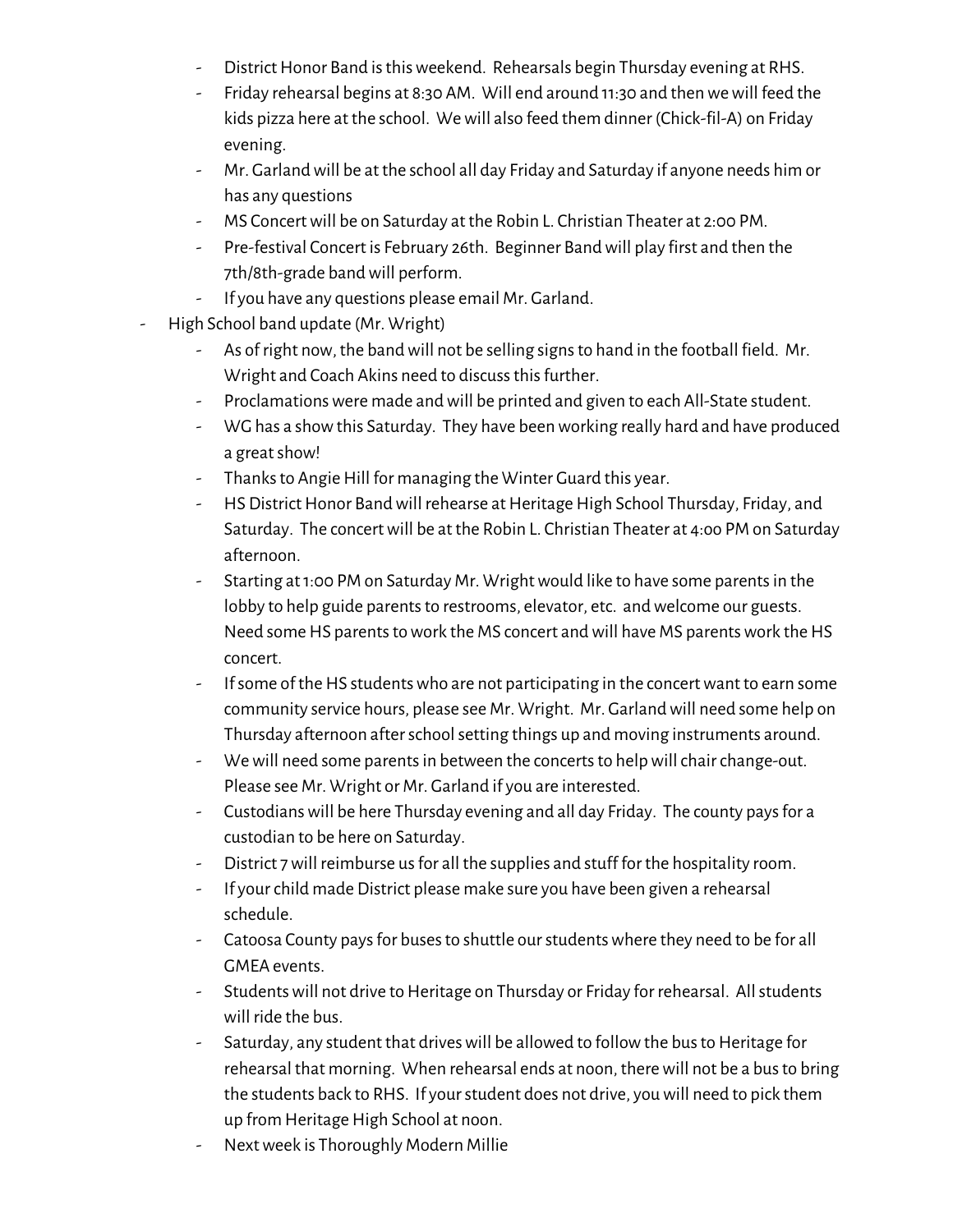- Monday the pitwill be rehearsing from 10:00 2:00 and Tuesday from 9:00 3:00. Rehearse Wednesday after school.
- Friday and Saturday showis at 7:00 PM. Matinee showat1:00 PM on Saturday.
- A bunch of the band students are in the cast so come out and support our kids!
- Pre-festival Concert is on Tuesday the 26th. Each band will do 3 pieces.
- At the next meeting, we will talk more about hosting LGPE (Concert Band Festival) for Middle School.19th - 6th grade performs at12:40, 7th/8th-grade band at 6:00 PM
- HSwill travel to Woodland for their LGPE March 12th Symphonic Band at 2:00, Wind Ensemblewill play on March 13th at 8:00 PM.
- Summer Schedulewas handed out tonight.
	- Band Camp begins **Tuesday**, July 9th.
	- Football schedule is the same as last year except the locations are flipped. So home games last year will be away games this year and vis-a-versa. Also, games are beginning aweek later than they did last year.
	- County Previewis Thursday, Sept.12th at LFO
	- Contestswill be the last Saturday in September and first Saturday in October.
	- The calendar has been updated on the band website and in Charms.

Closing - Torrance Ford………………………………………………………..………………………………………………………… 7:55 - 8:00

- May 13th and 14th will be our Open House
- March Meeting we will need to identify a nominating committee for officer elections.
- Time for questions
- Motion to adjourn Joey Taylor
- Second Diane Davis
- **- NextMeeting: March 12, 2019, @ 7:00 PM**